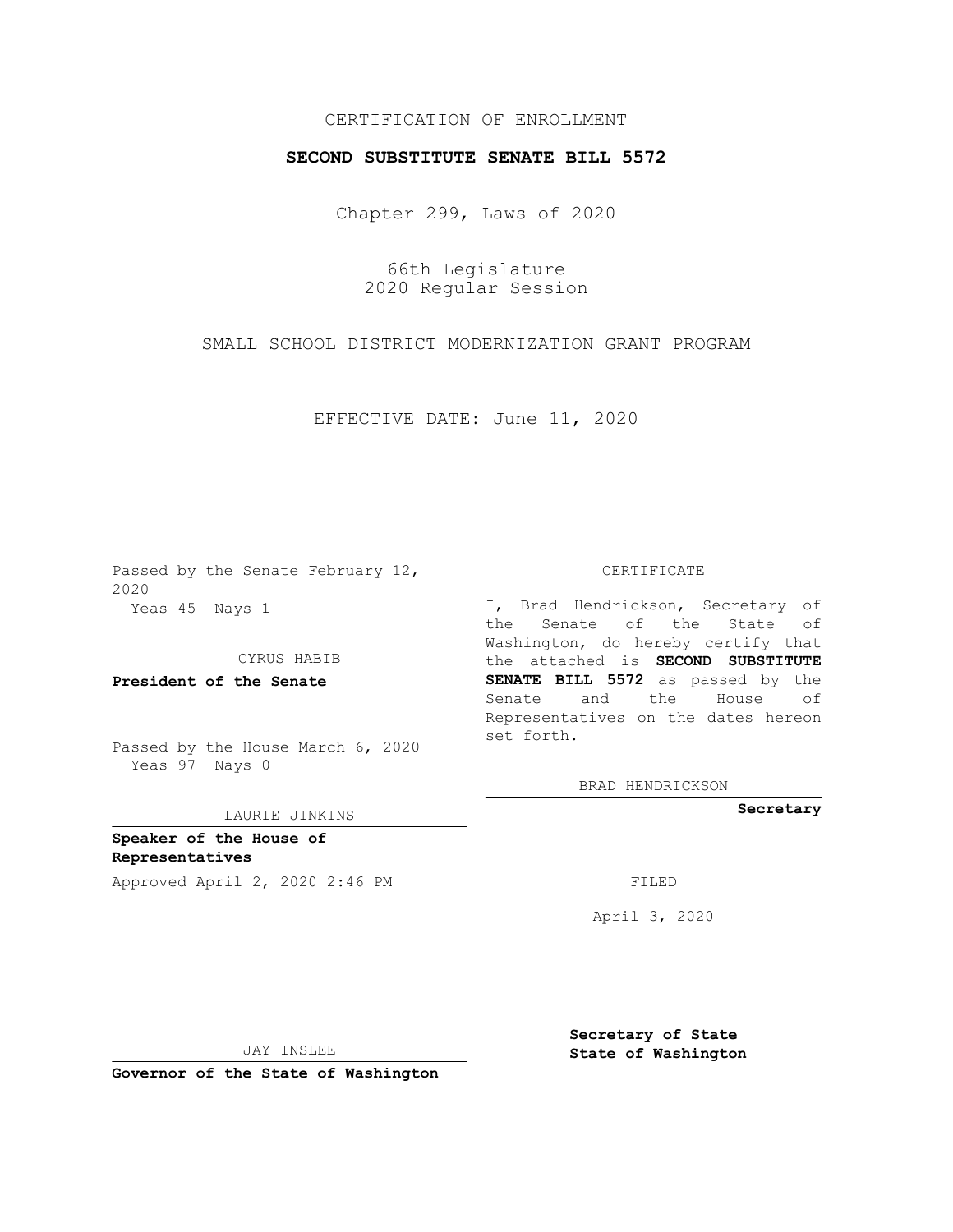## **SECOND SUBSTITUTE SENATE BILL 5572**

Passed Legislature - 2020 Regular Session

**State of Washington 66th Legislature 2019 Regular Session**

**By** Senate Ways & Means (originally sponsored by Senators Honeyford, Takko, Short, Warnick, Schoesler, and King)

READ FIRST TIME 03/01/19.

 AN ACT Relating to modernization grants for small school districts; and adding a new section to chapter 28A.525 RCW.

BE IT ENACTED BY THE LEGISLATURE OF THE STATE OF WASHINGTON:

 NEW SECTION. **Sec. 1.** A new section is added to chapter 28A.525 5 RCW to read as follows:

 (1) School construction assistance program grants for small school districts and state-tribal education compact schools must be 8 determined in accordance with this section.

 (2) Eligibility. School districts and state-tribal education compact schools with enrollments that are less than or equal to one thousand students are eligible for small school district modernization grants. The advisory committee specified in subsection (4)(a) of this section may recommend amendments to the eligibility threshold as they learn more about the characteristics of school districts and state-tribal education compact schools that are unable to modernize their aging school facilities. Districts with incomplete information in the inventory and condition of schools data system are not eligible to apply for construction grants but may apply for 19 planning grants.

 (3) The office of the superintendent of public instruction must assist eligible school districts and state-tribal education compact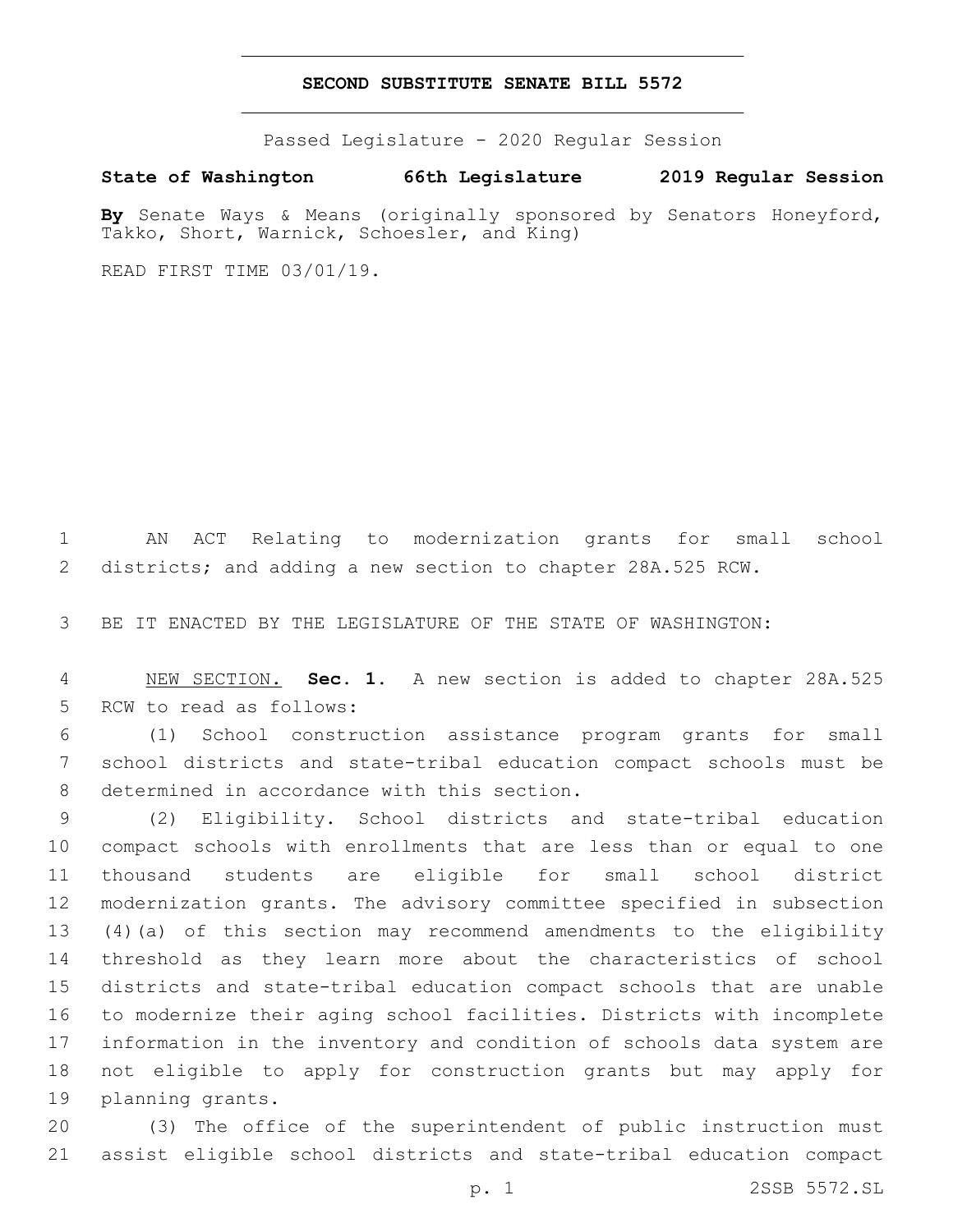schools that are interested in applying for a small school district modernization grant under this section by providing technical assistance and planning grants within appropriations for this purpose. Districts and state-tribal education compact schools seeking planning grants must provide a brief statement of the school condition, its deficiencies, student enrollment, student achievement measures, and financial limitations of the district or state-tribal education compact school. If applications for planning grants exceed funds available, the office of the superintendent of public instruction may prioritize the recipients of planning grants in order to help districts and state-tribal education compact schools with the most serious apparent building deficiencies, and the most limited 13 financial capacity.

(4) Prioritized construction grants and advisory committee.

 (a) The superintendent of public instruction must propose a list of prioritized grants to the governor by September 1st of even- numbered years. The superintendent of public instruction must appoint an advisory committee to prioritize applications from small school districts and state-tribal education compact schools. Committee members must have experience in financing, managing, repairing, and improving school facilities in small school districts or state-tribal education compact schools but must not be involved in a small school district modernization program grant request for the biennium under consideration. The office of the superintendent of public instruction must provide administrative and staff support to the committee. The office of the superintendent of public instruction in consultation with the advisory committee must design a grant application process with specific criteria for prioritizing grant requests.

 (b) The advisory committee created in (a) of this subsection must evaluate final applications from eligible school districts and state- tribal education compact schools. The advisory committee must submit a prioritized list of grants to the superintendent of public instruction. The list must prioritize applications to achieve the greatest improvement of school facilities, in the districts and state-tribal education compact schools with the most limited financial capacity, for projects that are likely to improve student health, safety, and academic performance for the largest number of students for the amount of state grant support. The advisory committee must develop specific criteria to achieve the prioritization. The submitted prioritized list must describe the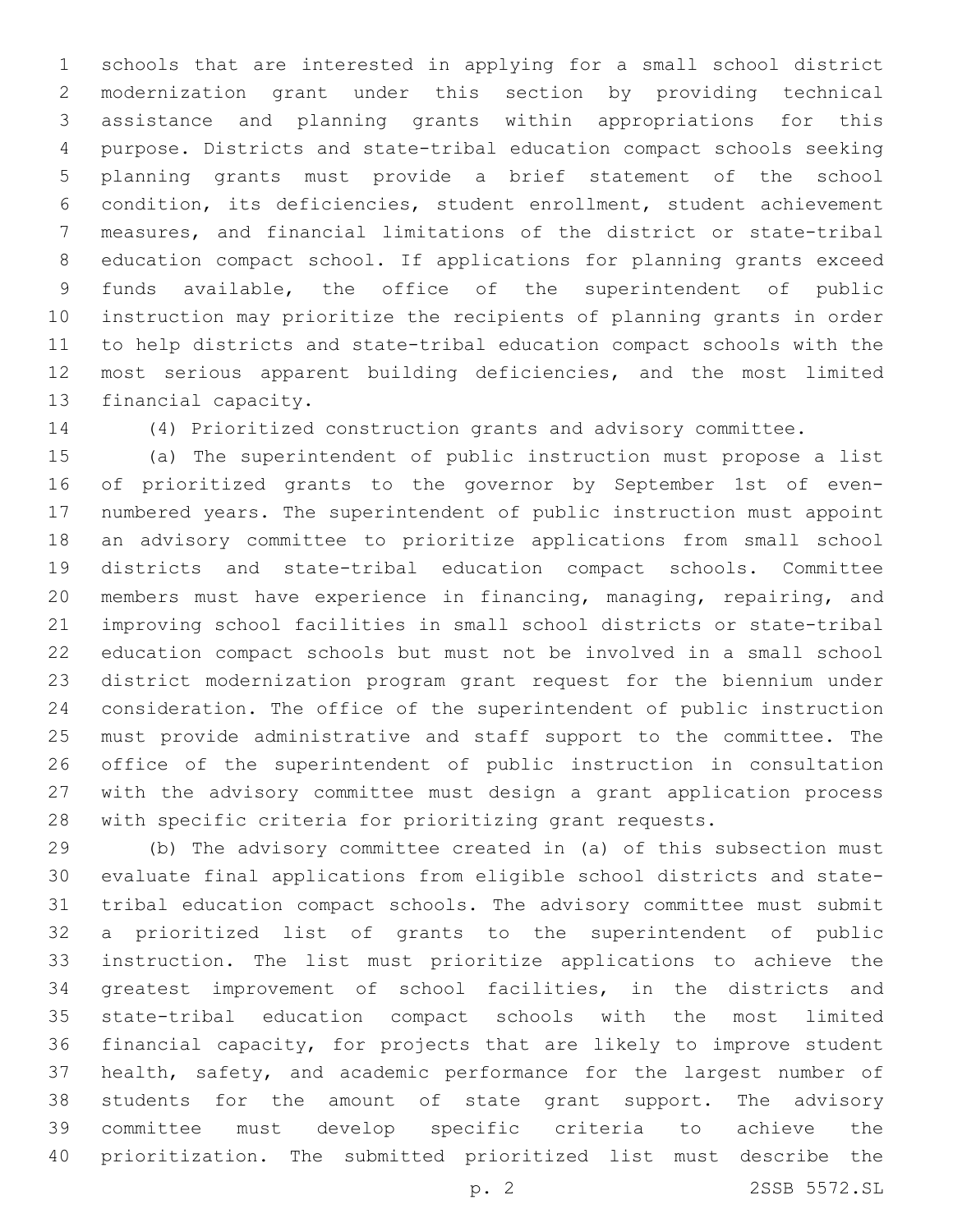project, the proposed state funding level, and the estimated total project cost including other funding and in-kind resources. The list must also indicate student achievement measures that will be used to evaluate the benefits of the project. The superintendent of public instruction and the governor may determine the level of funding in their omnibus capital appropriations act requests to support small school district modernization grants, but their funding requests must follow the prioritized list prepared by the advisory committee unless new information determines that a specific project is no longer 10 viable as proposed.

(5) Coordination with the school construction assistance program.

 (a) The full administrative and procedural process of school construction assistance program funding under RCW 28A.525.162 through 28A.525.180 may be streamlined by the office of the superintendent of public instruction in order to coordinate eligible school construction assistance program funding with the small school district modernization grants. Such coordination must ensure that total state funding from both grants does not exceed total project 19 costs minus available local resources.

 (b) Projects seeking small school district modernization grants must meet the requirements for a school construction assistance program grant except for the following: (i) The estimated cost of the project may be less than forty percent of the estimated replacement value of the facility, and (ii) local funding assistance percentage requirements of the school construction assistance program do not apply. However, available district and state-tribal education compact school resources are considered in prioritizing small school district 28 modernization grants.

 (6) Disbursement of grant funds and reporting requirements. The office of the superintendent of public instruction must award grants to school districts and state-tribal education compact schools. The grant must not be awarded until the district or state-tribal education compact school has identified available local and other resources sufficient to complete the approved project considering the amount of the state grant. The grant must specify reporting requirements from the district or state-tribal education compact school, which must include updating all pertinent information in the inventory and condition of schools data system and submitting a final project report as specified by the office of the superintendent of